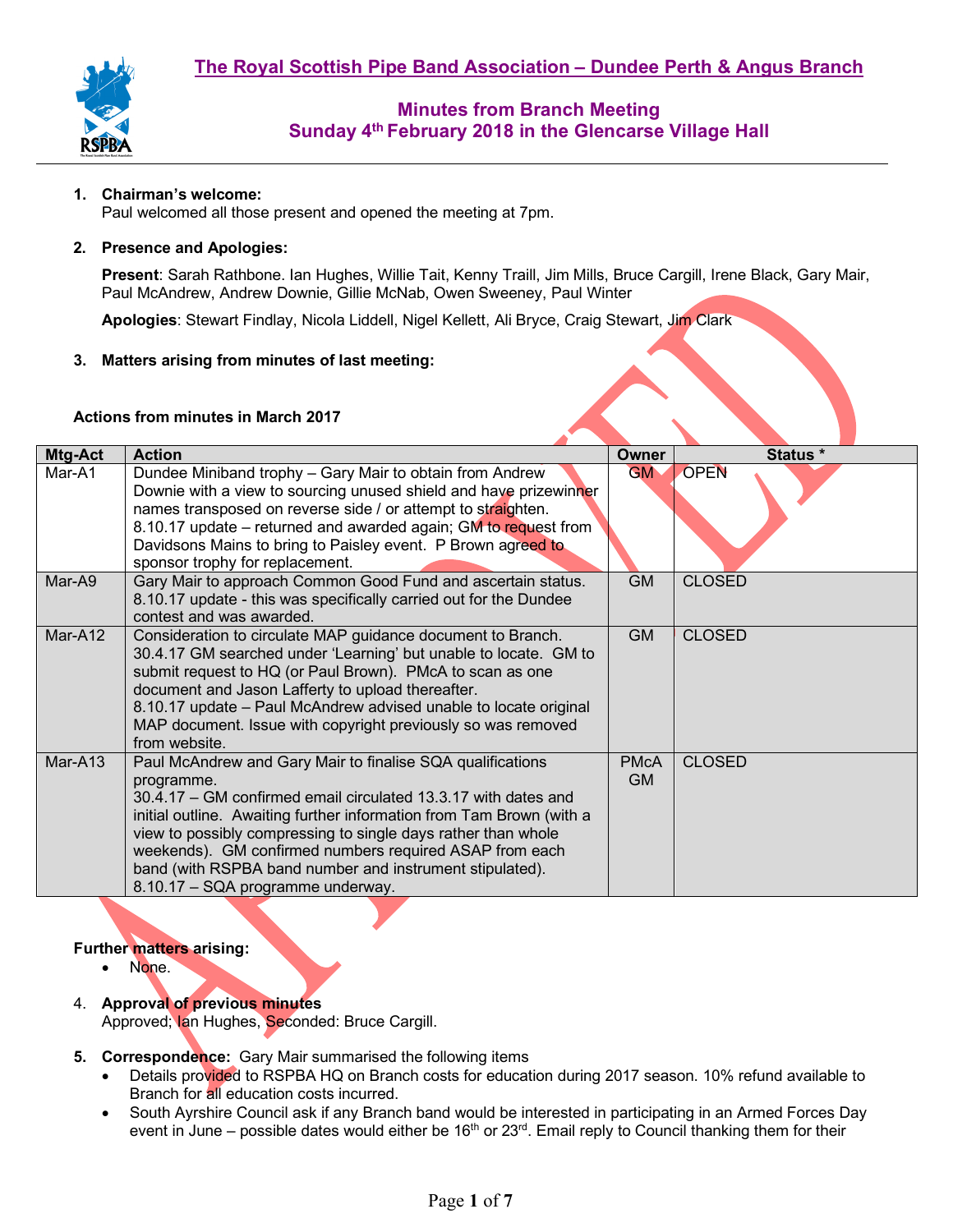

invitation but that dates clash with UK Championships in Belfast and local competitions in Lochore, Ayr and Lesmahagow.

- Correspondence form Traders to attend Dundee City Outdoor event. As things stand, we will not have a suitable Market Traders Licence to permit Traders and therefore we will run contest with no Traders – see Dundee City Outdoor contest details below.
- Information received from Kinross & District that a new project is trying to get off the ground to create a youth piping and drumming initiative in Perth & Kinross Schools within the Kinross High School catchment area. Members of Kinross & District have committed to help along with support from Perth & Kinross Council and Scottish Schools Pipes and Drums Trust. Branch have been asked if they can help by advertising for potential tutors. Gary Mair has contact the project steering group Chairman for a Draft advert.
- Several bands and band members who sat SQA exams in December 2017 have still not received examination results. It would appear this this is purely an administration bottleneck at RSPBA given the large number (approx. 350) examinations undertaken in December. Staff are working hard to clear the backlog.
- Alternative dates for those who could not attend SQA examinations in December are being sought hopefully prior to competition season beginning.

## **6. Treasurer's Report:**

- Irene Black presented the accounts (confidential).
- **7. Music Board Report:** Bruce Cargill reported as follows
	- Plans are ongoing to make drum scores available on RSPBA website purely as guidance / information.
	- Recent regrading on Branch bands means that Dollar Academy remain as three bands, NJ-B, NJ-A and Juvenile; Lochgelly NJ-A are regraded as NJ-B.
	- The Music Board (MB) will be asking for feedback from Grade 4 and NJ bands on what their preference would be for competition – consideration should be given to tune tempos (4/4, 2/4 etc), idiom, selection of tunes, performance times etc. If any bands have ideas that they would like to feedback to Bruce, these can be e-mailed to the Branch Secretary or to Bruce directly.
	- Strong encouragement from Bruce Cargill for as much representation at this year's RSPBA AGM on Saturday 10<sup>th</sup> March as possible. There are important items that will be up for voting – suggestion to reduce the 42-day rule to 25 days & Grade 4 bands to have permission to play dual-registered leading drummers.
	- MB would also like to hear ideas from Branch bands on their thoughts on how to make 2-day World Championships a better spectacle. One idea (from outwith the Branch) is to have Friday as the "Junior" day with all NJ and Juvenile events being held on a single day. Any ideas should be pass to Bruce Cargill directly or via the Branch Secretary.

#### **8. Director's Report:** Paul McAndrew reported as follows -

- As of April 2018, the Pipe Band Magazine shall cease publication. It will be replaced by News items on the RSPBA website.
- Pitlochry Highland Games have been informed that with effect from 2018 Games, they must fall in line with all other competitions namely to make the event open for any band. The Games Committee have been informed that this is a requirement to having a competition license granted. All other typical competition protocols must be followed i.e. publication of Draw etc. Paul McAndrew shall contact the Games Committee to offer assistance in preparation of an entry form.
- Invidual pipers are being asked if they would be willing to participate in an event being held at 0600 on Sunday November  $11<sup>th</sup>$  2018 to commemorate the end of the Great War. The organisers of the event are asking pipers to play "When The Battle's O'er" at 6am – the time that the Armistice of Compiegne was signed – at a location of your choice. Further detail and registration is available through http://www.collegeofpiping.org/join-battles-oer/
- As previously noted, Pitlochry Highland Games are required to alter the status of their pipe band competition on games day from "invitation only" to "open to any band" by completion of entry form. Paul McAndrew shall contact the Games' Committee to offer assistance in preparation of an entry form.
- Architect's drawings of RSPBA HQ refurbishment were provided. Work is anticipated to commence I May 2018 and the project is estimated to take 10 months.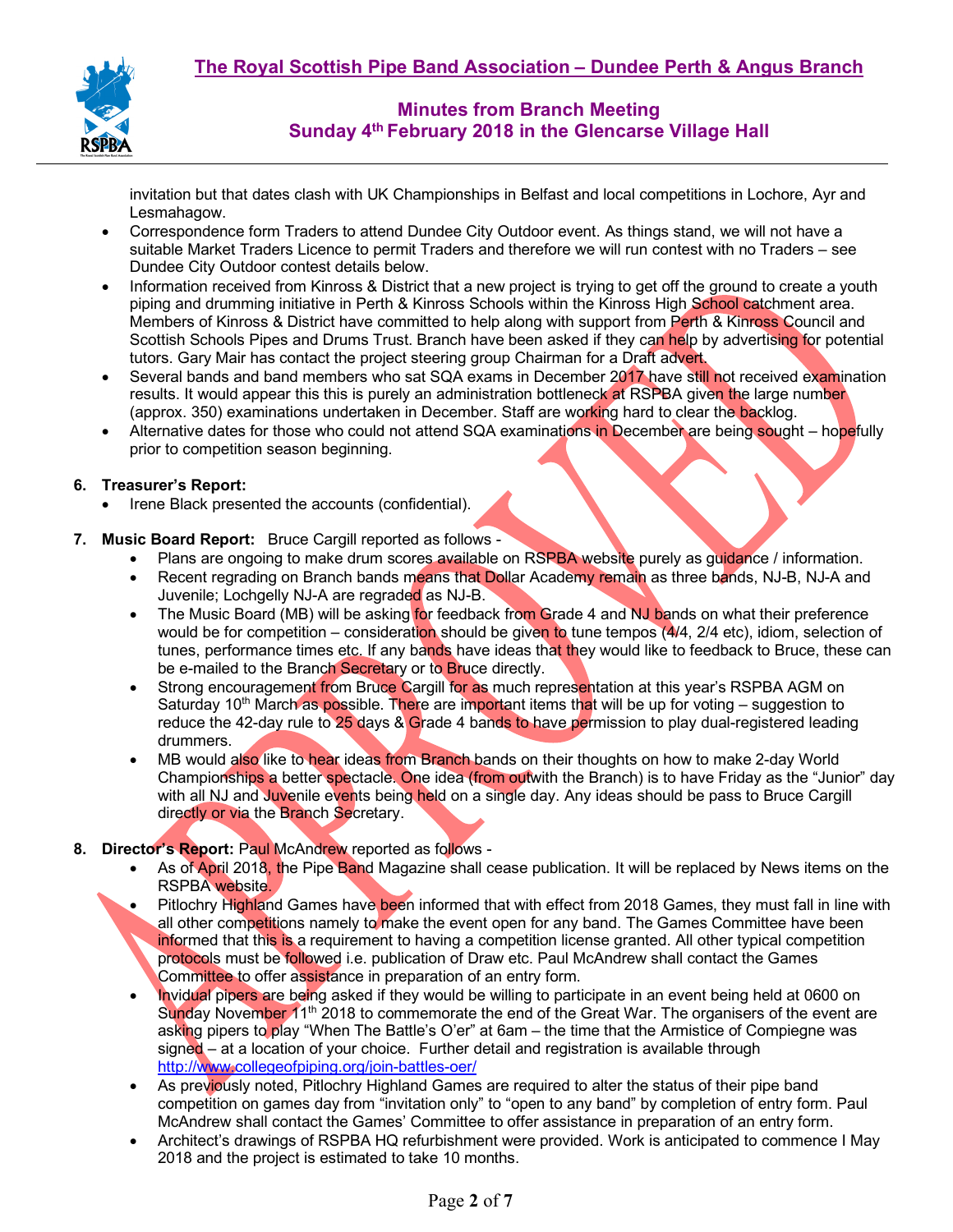

- A significant number of changes have been approved to qualifying and playing requirements for the World Solo Drumming Championships. Changes include no automatic pre-qualifying; there will be heats at prearranged events e.g. Kingdom Thistle Solos on 10<sup>th</sup> march or competitor can compete on the day to qualify for finals; there will be no crit sheets for adults in semi-finals and finals; playing requirements change for Hornpipe and Jig to give equal weighting between H/J & MSR; Order of play in the Final will be drawn; adjudicators have option to confer during performance.
- AGM order papers will be published 10 days prior to the AGM being held on Saturday 10<sup>th</sup> March. All Branch bands are encouraged to either attend AGM or to notify RSPBA HQ that their vote by proxy is being taken by the Branch Secretary (and to advise the Branch Secretary how they wish to vote).
- At the 2018 AGM, Gordon Hamill will step down as Chairman. The current Vice Chairman, John Hughes, has been proposed as the new Chairman with Paul Brown, Director North East England being proposed as new Vice Chairman.

## **9. Education**

- Close of 50 players participated in the 2017 PDQB (SQA) study programme arranged by the Branch with examinations being held in December 2017. Results and SQA certificates are now making their way directly to individuals.
- Dates for the 2018 programme have been set and will be published to all bands in due course.
- The Branch will once again sponsor the piping, snare and tenor novice sections winners from the November 2017 Branch Solos to attend Glasgow 2018 Summer School.
- Any comments or queries relating to education should be forwarded to Paul McAndrew or Gary Mair.

## **10. Media Report:**

- **Branch Website:** Gary Mair will take an action to remind all bands to please check their details including grading information on the Branch website and to highlight any changes necessary.
- **RSPBA Magazine:** No update however it is noted in the Director's Report that the PB magazine will cease publication as of April 2018.
- **Branch Facebook page:** Stewart Findlay provided information (via email) advising that Facebook "likes" were now hitting 1,131 which is a significant increase over the past 12 months. Information continues to be shared regarding relevant solo contests, Branch contests, local events and recruitment posts with relevant parties being tagged. Requests by bands for information onto the Branch Facebook page can be made either directly to Stewart od via the Branch Secretary.

## **11. AOCB:**

Dundee Outdoor Contest 13<sup>th</sup> May – work with Dundee City Council continues however dues to demands for Market Traders Licensing application and hurdles encountered therein, the 2018 event will have no traders present.

# **12. Action from Minutes in October 2017**

| <b>Mtg-Act</b> | <b>Action</b>                                                      | <b>Owner</b> | Status *      |
|----------------|--------------------------------------------------------------------|--------------|---------------|
| Oct-A1         | Minibands contest - Orkney Pipe Band to perform last to take in to | <b>GM</b>    | <b>CLOSED</b> |
|                | consideration any travel delays.                                   |              |               |
|                | 04.02.18 - Online entries now available; awaiting Orkney entry.    |              |               |
| Oct-A2         | Dundee Contest – awaiting confirmation of 2018 event from          | <b>PMcA</b>  | <b>CLOSED</b> |
|                | Dundee City Council, including update on grant application.        | <b>GM</b>    |               |
|                | 04.02.18 - online entry now available.                             |              |               |
| Oct-A3         | 2017 event cancellations - Gary Mair to write to bands who are     | GМ           | <b>OPEN</b>   |
|                | entitled to refunds.                                               |              |               |
| Oct-A4         | Gary Mair to write to the RSPBA HQ to request Grade 4A and 4B      | <b>GM</b>    | <b>CLOSED</b> |
|                | splits for 2018 season at Branch competitions.                     |              |               |
|                | 04.02.18 - letter submitted to RSPBA HQ; MB approval confirmed     |              |               |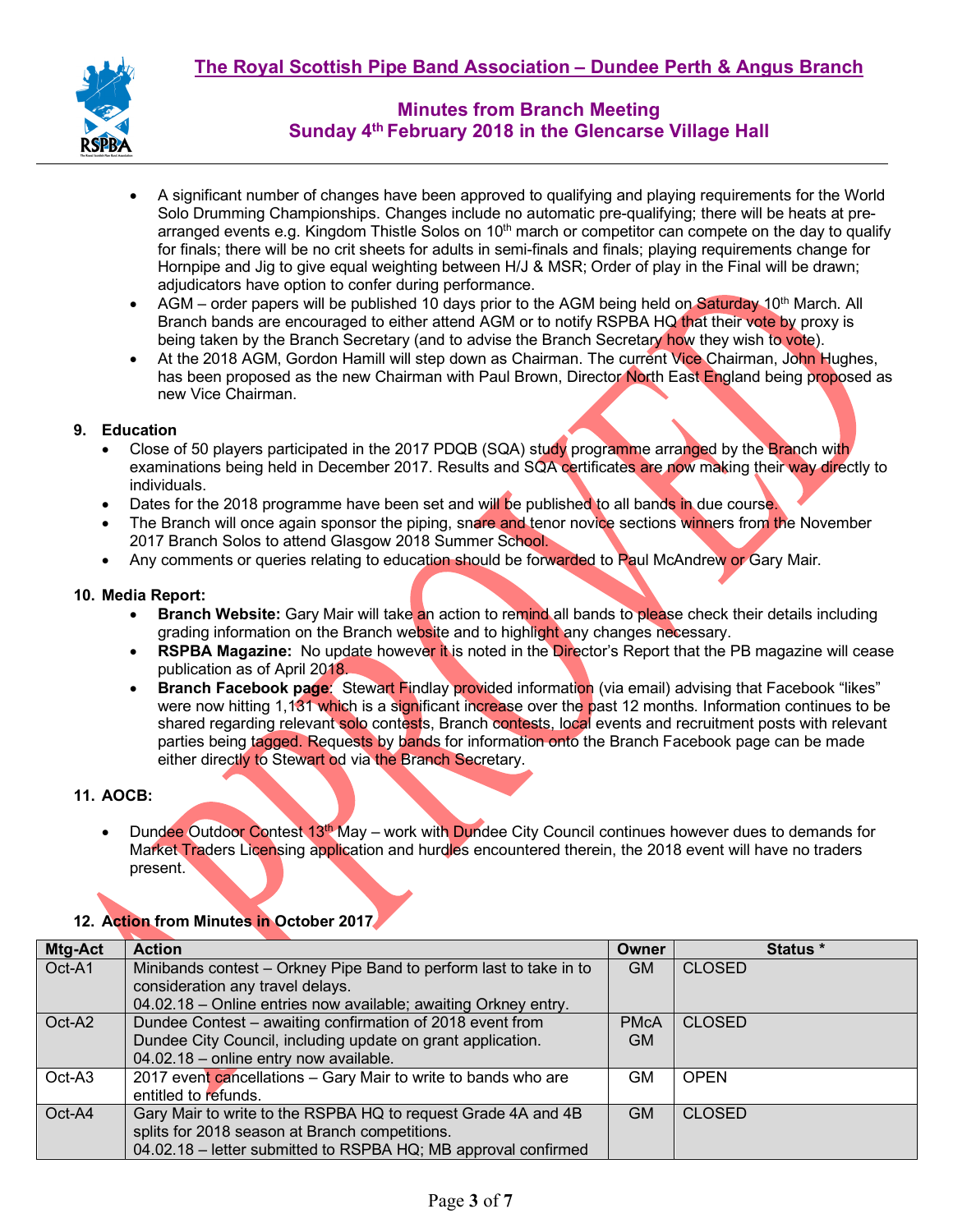

|         | at February '18 meeting.                                                                                                                                                                                                                 |                    |               |
|---------|------------------------------------------------------------------------------------------------------------------------------------------------------------------------------------------------------------------------------------------|--------------------|---------------|
| Oct-A5  | Any band wishing to be considered for regarding should write to<br>Bruce Cargill prior to 18.11.17 (ideally by the Monday prior to this)<br>in advance of the next Music Board meeting.<br>04.02.18 - MB confirmed no requests received. | <b>ALL</b>         | <b>CLOSED</b> |
| Oct-A6  | Board minutes to be made available online on Branch website.                                                                                                                                                                             | <b>PMcA</b>        | <b>OPEN</b>   |
| Oct-A7  | Branch SCQF tutor training - Gary Mair to share grid to Branch<br>bands<br>04.02.18 - Action completed.                                                                                                                                  | <b>GM</b>          | <b>CLOSED</b> |
| Oct-A8  | Gary Mair to provide details of Branch SQA programme to Sarah<br>Rathbone.<br>04.02.18 - Action completed                                                                                                                                | GM                 | <b>CLOSED</b> |
| Oct-A9  | Summer school - Irene Black to send Gary Mair Paypal receipt link<br>for refund query.<br>04.02.18 - Action completed.                                                                                                                   | IB/GM              | <b>CLOSED</b> |
| Oct-A10 | Education – what do members want to see in terms of Education in<br>the Branch?<br>04.02.18 - Action completed                                                                                                                           | <b>ALL</b>         | <b>CLOSED</b> |
| Oct-A11 | Branch website - Badenoch and Stathspey details to be added.<br>Nicola Liddell to follow-up with Sarah Rathbone.<br>04.02.18 - Action superceded by new action item combining A12 &<br>A13 below.                                        | <b>NL</b>          | <b>CLOSED</b> |
| Oct-A12 | Branch website - ensure all bands are sitting in the correct pages<br>as per recent regradings.                                                                                                                                          |                    | <b>CLOSED</b> |
| Oct-A13 | Branch website - all bands requested to ensure their details are<br>showing accurately.<br>04.02.18 - Action Closed                                                                                                                      | <b>ALL</b>         | <b>CLOSED</b> |
| Oct-A14 | Branch calendar to be updated online. Details of all calendar dates<br>to be circulated to members.<br>04.02.18 - Action completed                                                                                                       | PMcA/<br><b>GM</b> | <b>CLOSED</b> |
| Oct-A15 | AGM 2016 minutes to be circulated.<br>04.02.18 - Action completed                                                                                                                                                                        | <b>GM</b>          | <b>CLOSED</b> |
| Oct-A16 | Annual Fees due.<br>04.02.18 - several bands not yet paid however annual fees will be<br>automatically deducted at time of first competition entry.                                                                                      | <b>ALL</b>         | <b>CLOSED</b> |
| Oct-A17 | Branch solo trophies to be returned at AGM meeting.<br>04.02.18 - Action Closed                                                                                                                                                          | <b>ALL</b>         | <b>CLOSED</b> |

\* **Status** should be "New", "Open", "Closed" or "Cancelled"

## **13. New Action Items**

| <b>Mtg-Act</b> | <b>Action</b>                                                                                                                                                                                        | Owner       | Status *    |
|----------------|------------------------------------------------------------------------------------------------------------------------------------------------------------------------------------------------------|-------------|-------------|
| Feb-A1         | Dundee Outdoor Contest – GM to continue to liaise with Dundee<br>City Council (DCC). Arrangements required for parking, bus<br>parking, re-submission of Applications excluding trade stands, toilet | <b>GM</b>   | <b>OPEN</b> |
|                | facilities at High School Of Dundee,etc                                                                                                                                                              |             |             |
| Feb-A2         | Consideration for Adjudicators Review Panel to publish annual<br>review report.                                                                                                                      | <b>PMcA</b> | <b>OPEN</b> |
| Feb-A3         | Check to be made regarding wording on paperwork for Stewards in<br>terms of declaration of "volunteer" (as opposed to "employee")                                                                    | <b>PMcA</b> | <b>OPEN</b> |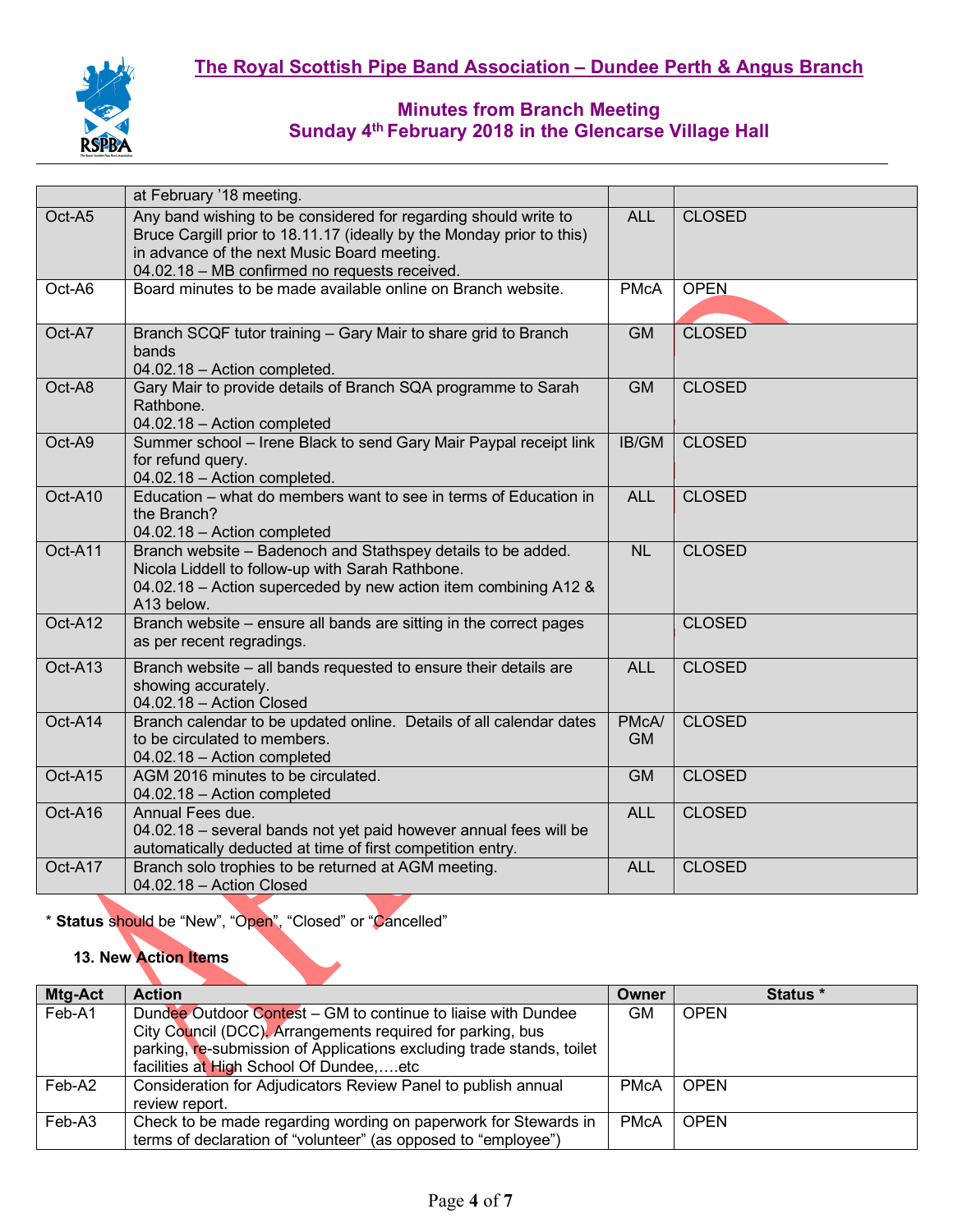| Feb-A4 | Gary Mair to remind all bands to check Branch website details for<br>band information accuracy including grading. | GМ | <b>OPEN</b> |
|--------|-------------------------------------------------------------------------------------------------------------------|----|-------------|
| Feb-A5 | All bands to be encouraged to attend RSPBA AGM or alternatively<br>to permit proxy voting                         | GМ | <b>OPEN</b> |

## **14. Next Branch Meeting Date(s):**

Branch Meetings 11th March 29<sup>th</sup> April 7<sup>th</sup> October 2nd December

AGM 4th November

The meeting closed at 21:45pm.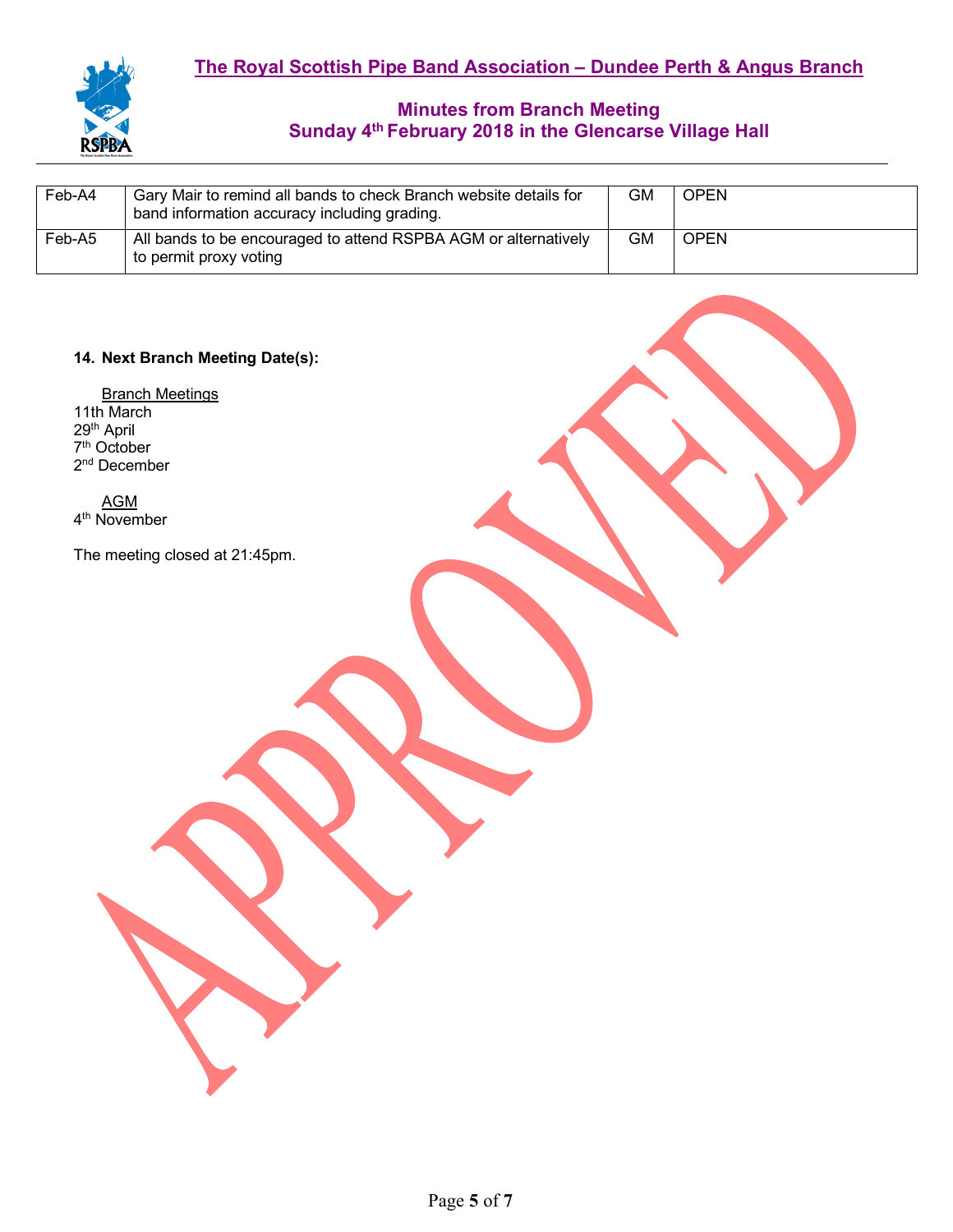

# **ARCHIVED ACTIONS**

## **Actions from minutes in December 2015**

| Mtg-Act | <b>Action</b>                                                                                                                                                                                                                                                                                                                                                                                         | Owner | Status *                                           |
|---------|-------------------------------------------------------------------------------------------------------------------------------------------------------------------------------------------------------------------------------------------------------------------------------------------------------------------------------------------------------------------------------------------------------|-------|----------------------------------------------------|
| Dec-A1  | GM to review wording of potential intro of rules in line with<br>comments received from Perth & District. Draft rules<br>circulated by GM 30.11.16. $12.3.17 -$ insufficient time to<br>discuss at previous meeting. PMcA summarised<br>Constitution states rules to be avail on website; once<br>adopted this will be made available online. Proposed by<br>Bruce Cargill, seconded by Gillie McNab. | Gary  | 8.10 CLOSED - uploaded online with<br>branch rules |
|         |                                                                                                                                                                                                                                                                                                                                                                                                       |       |                                                    |

# **Actions from minutes in December 2016**

| Mtg-Act    | <b>Action</b>                                                                                                                                                                                                                                                                                                                                                                                                                                                                              | <b>Owner</b> | Status *                                                                                                   |
|------------|--------------------------------------------------------------------------------------------------------------------------------------------------------------------------------------------------------------------------------------------------------------------------------------------------------------------------------------------------------------------------------------------------------------------------------------------------------------------------------------------|--------------|------------------------------------------------------------------------------------------------------------|
| Dec-AA3    | Perth Games 13.8. 17 - awaiting conf if event will go ahead<br>as a contest or with guest bands only. GM to approach<br>new Games Secretary to seek clarification; everyone keen<br>to see this contest remain, $12.2.17 - PMcA$ noted the 2018<br>event due to fall on the day before the Worlds. 12.3.17 -<br>GM submitted online enquiry to Games website; awaiting<br>response. Ali Bryce advised of recent meeting outlining<br>proposal to run similar event to last year (no comp). | Gary         | CLOSED. Event did not go ahead.<br>2018 event to take place at an<br>alternative venue (Perth Racecourse). |
| $Dec$ -AA4 | Inclusion of additional column on branch contest<br>spreadsheet to include Major results for comparison<br>exercise. Action Gary Mair to progress spreadsheet update<br>and do a measurement for this year's results.<br>04.02.18 - Branch Championships shall only comprise of<br>minors held within Branch area.                                                                                                                                                                         | Gary         | OPEN 8.10 - purely as an exercise to<br>see if we wish to pursue for 2018.<br>04.02.18 - CLOSED            |



| Mtg-Act | <b>Action</b>                                                                                                                                                                                                                                                                                                                                                                                                                       | Owner       | Status *      |
|---------|-------------------------------------------------------------------------------------------------------------------------------------------------------------------------------------------------------------------------------------------------------------------------------------------------------------------------------------------------------------------------------------------------------------------------------------|-------------|---------------|
| Apr-A1  | Guidance expected to go online for prescribed tunes.                                                                                                                                                                                                                                                                                                                                                                                | BC          | <b>CLOSED</b> |
| Apr-A2  | World solo drumming qualifier – PMcA to follow-up with Paul Brown<br>re. dates and proposals for 2018.<br>8.10.17 update – Paul McAndrew confirmed event had moved to<br>Kingdom Solos; awaiting confirmation of a date (usually last<br>Saturday in March or first Saturday in April - awaiting venue<br>availability confirmation from Paul Brown).<br>04.02.18 – date confirmed as $10th$ March 2018 at Lochgelly High<br>School | <b>PMcA</b> | <b>CLOSED</b> |
| Apr-A3  | Child Protection - RSPBA guidance to bands update.<br>8.10.17 – original action to be closed and new action to be opened<br>under 'Safe Guarding' to include vulnerable adults.<br>04.02.18 - RSPBA Chief Executive has now signed-off policy;<br>RSPBA website now has link to Disclosure Services, an umbrella<br>body processing Discolsure applications and PVG membership.                                                     | <b>PMcA</b> | <b>CLOSED</b> |